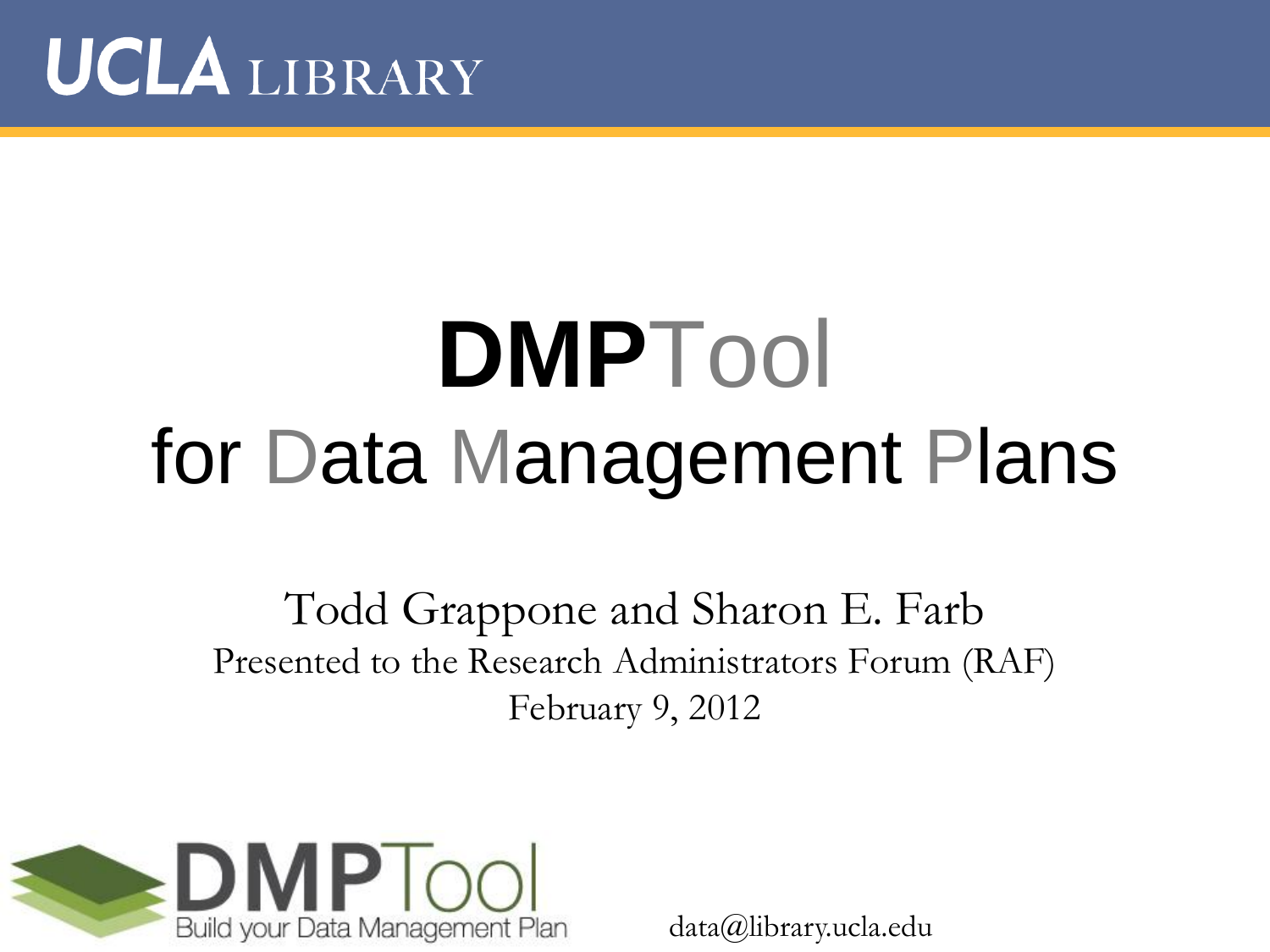### NSF Awards to UCLA in FY 2010-11

- $$84,364,252.00$
- 7.8% of awarded dollars to UCLA come from NSF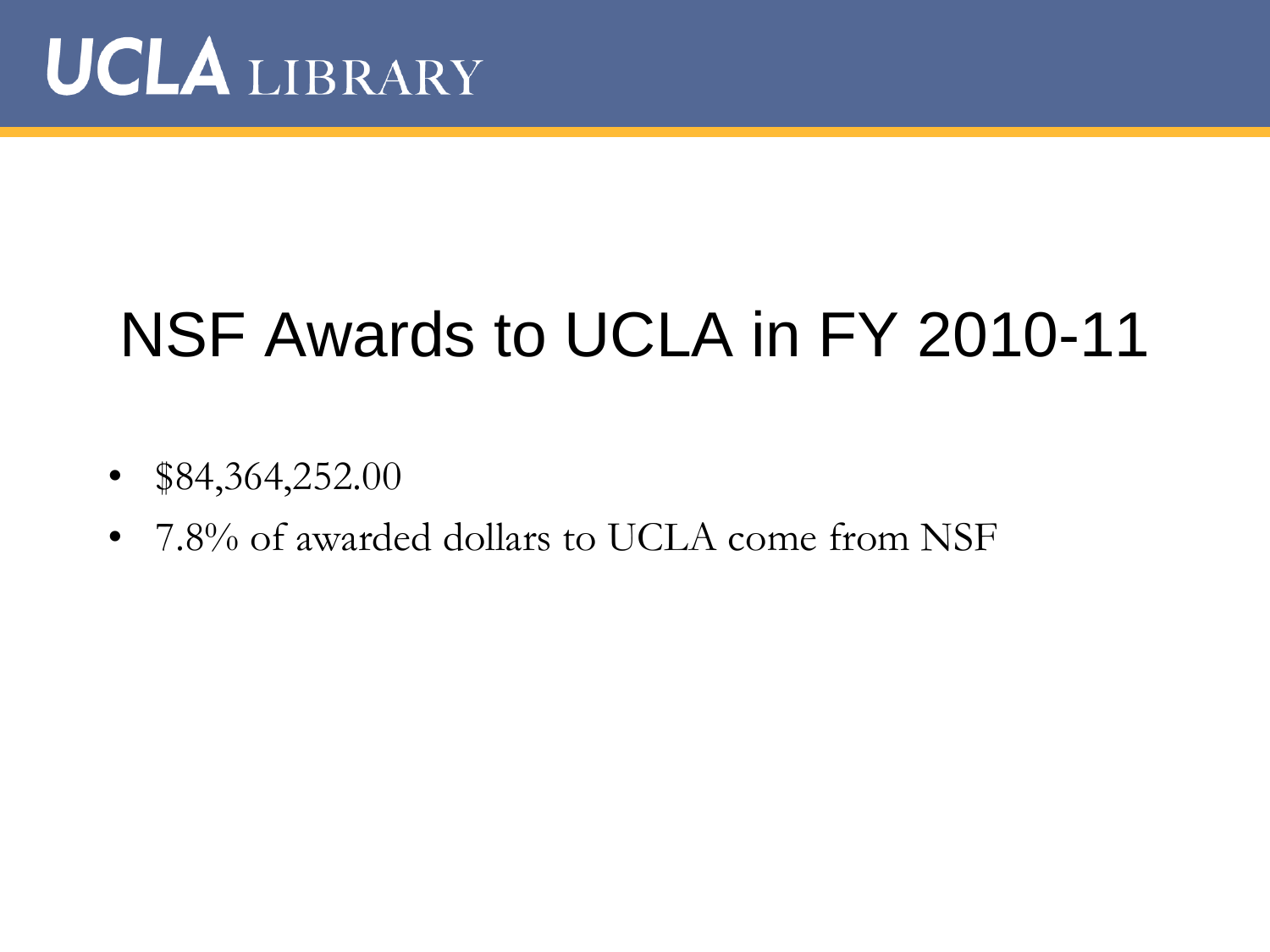### Federal Dollars for Science and Engineering

- UCLA was ranked 5<sup>th</sup> in 2007 (most recent data available from NSF)
- UCLA is consistently ranked in the top 10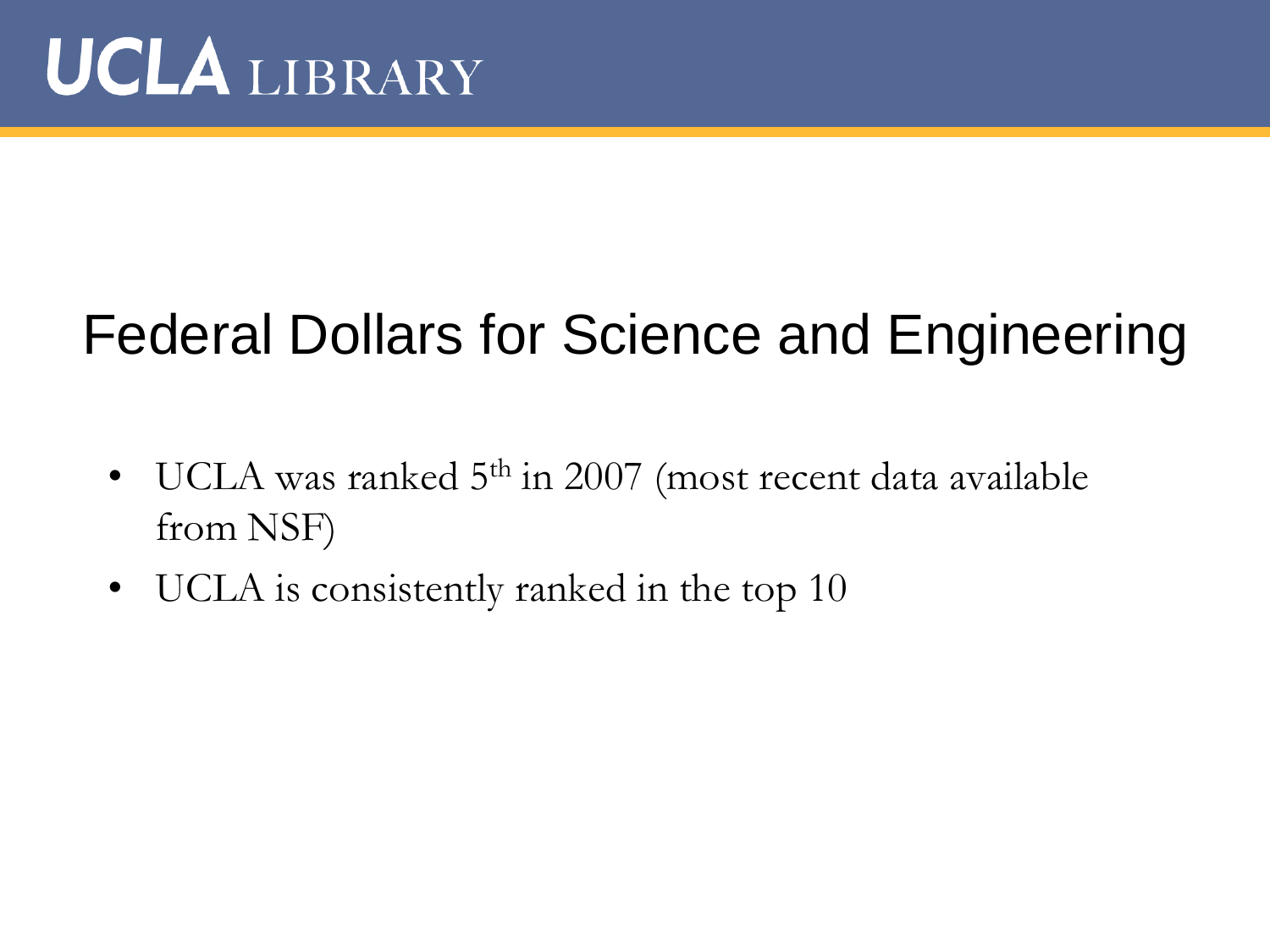# NSF Requirement for Data Management Plan (DMP)

"Proposals must include a supplementary document of no more than two pages labeled "Data Management Plan." This supplement should describe how the proposal will conform to NSF policy on the dissemination and sharing of research results."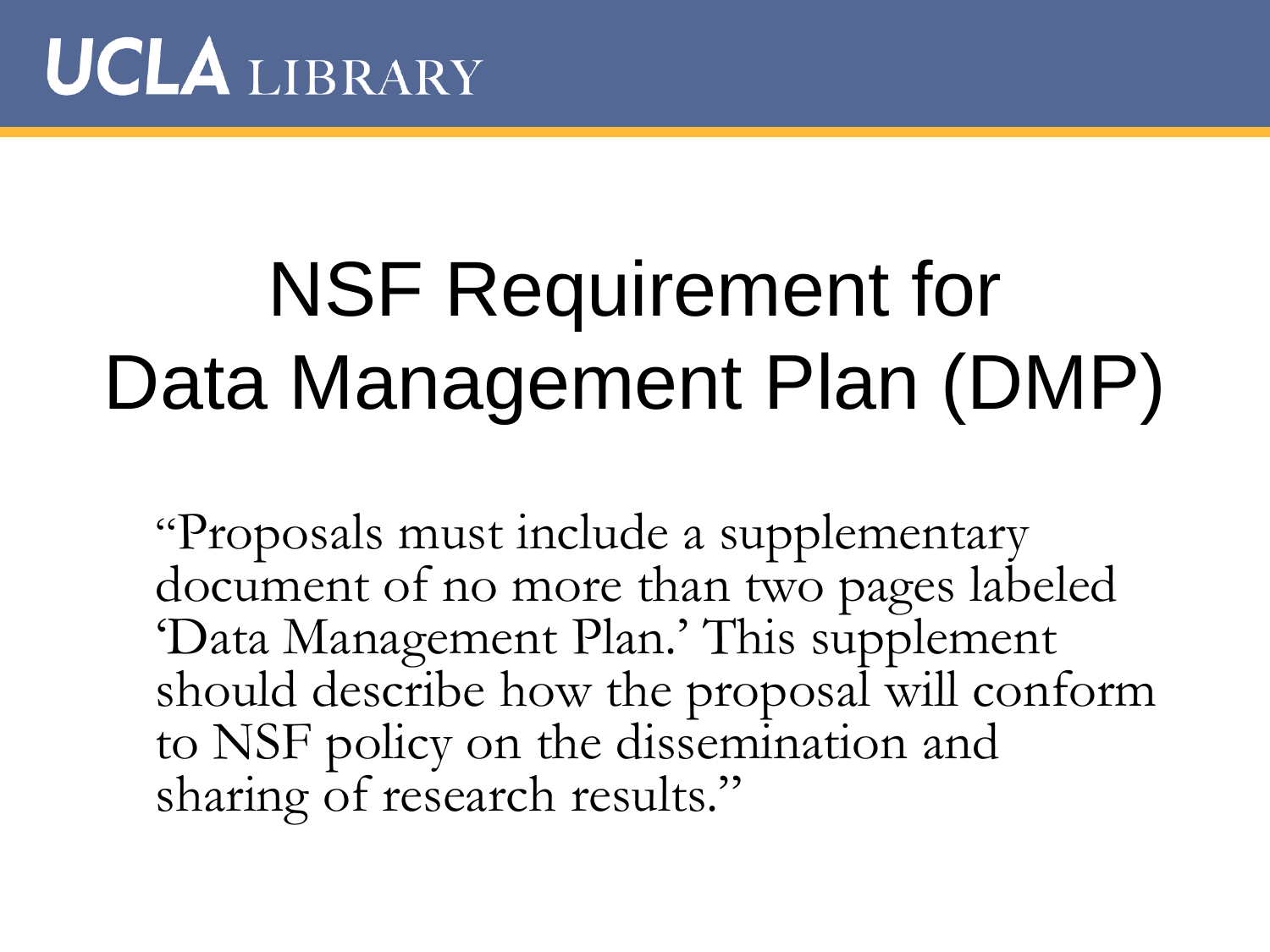### Reasons for the **DMP**Tool

- NSF requirements for data management plans beginning Jan 2011
	- For instance, University of California researchers received over \$600 million from NSF in FY 2010/11
- Other agencies following suit: NEH, IMLS
- NIH has data sharing requirements

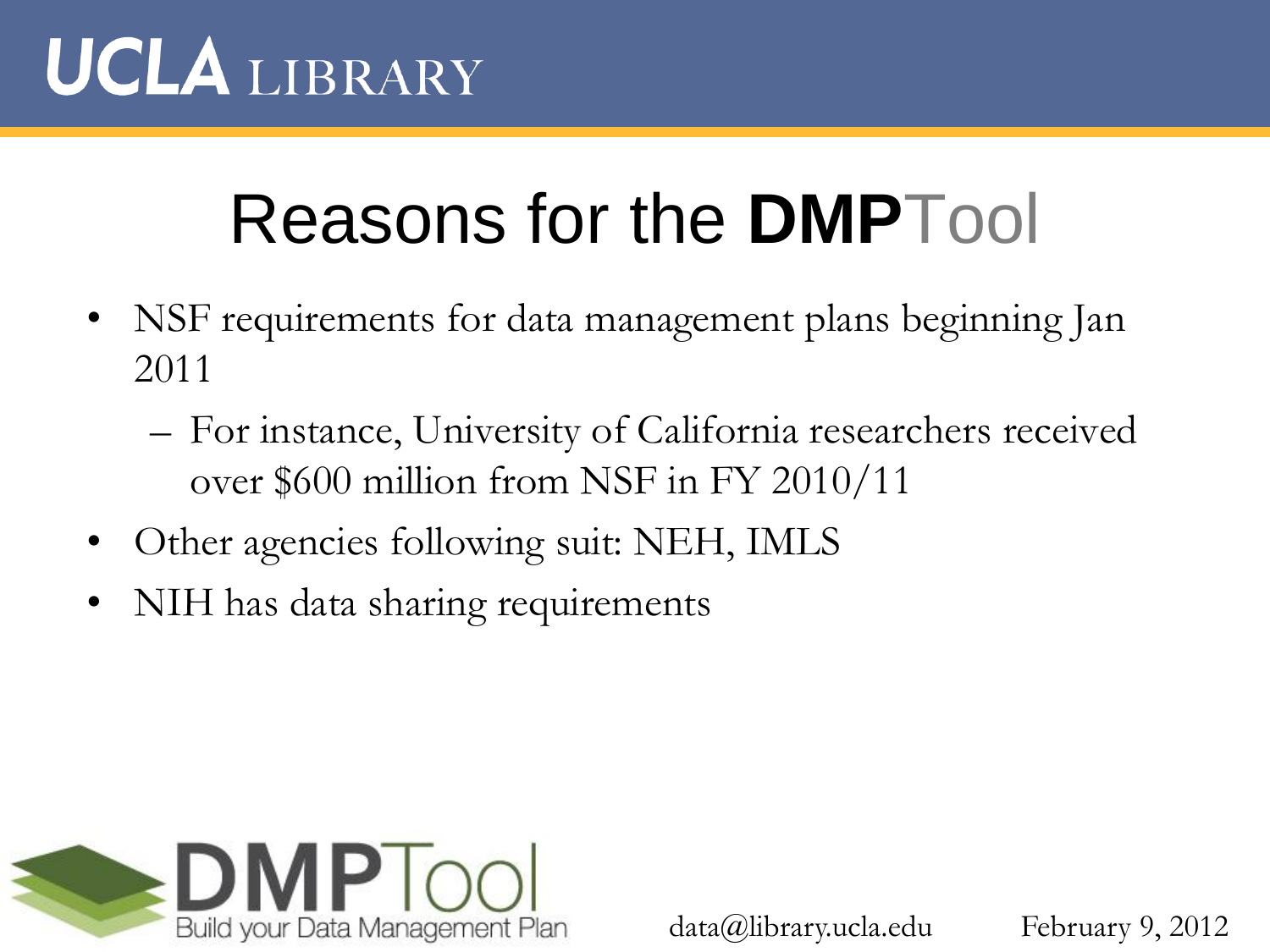# UCLA Project participants

- Todd Grappone Claudia Horning
- Judy Consales Jen Weintraub
- Sharon Farb
- Lisa Federer
- Courtney Hoffner Darrow Cole
- Tony Aponte Dawn Setzer
- Anita Colby
- 
- 
- Stephen Davison
- Gary Thompson
- 

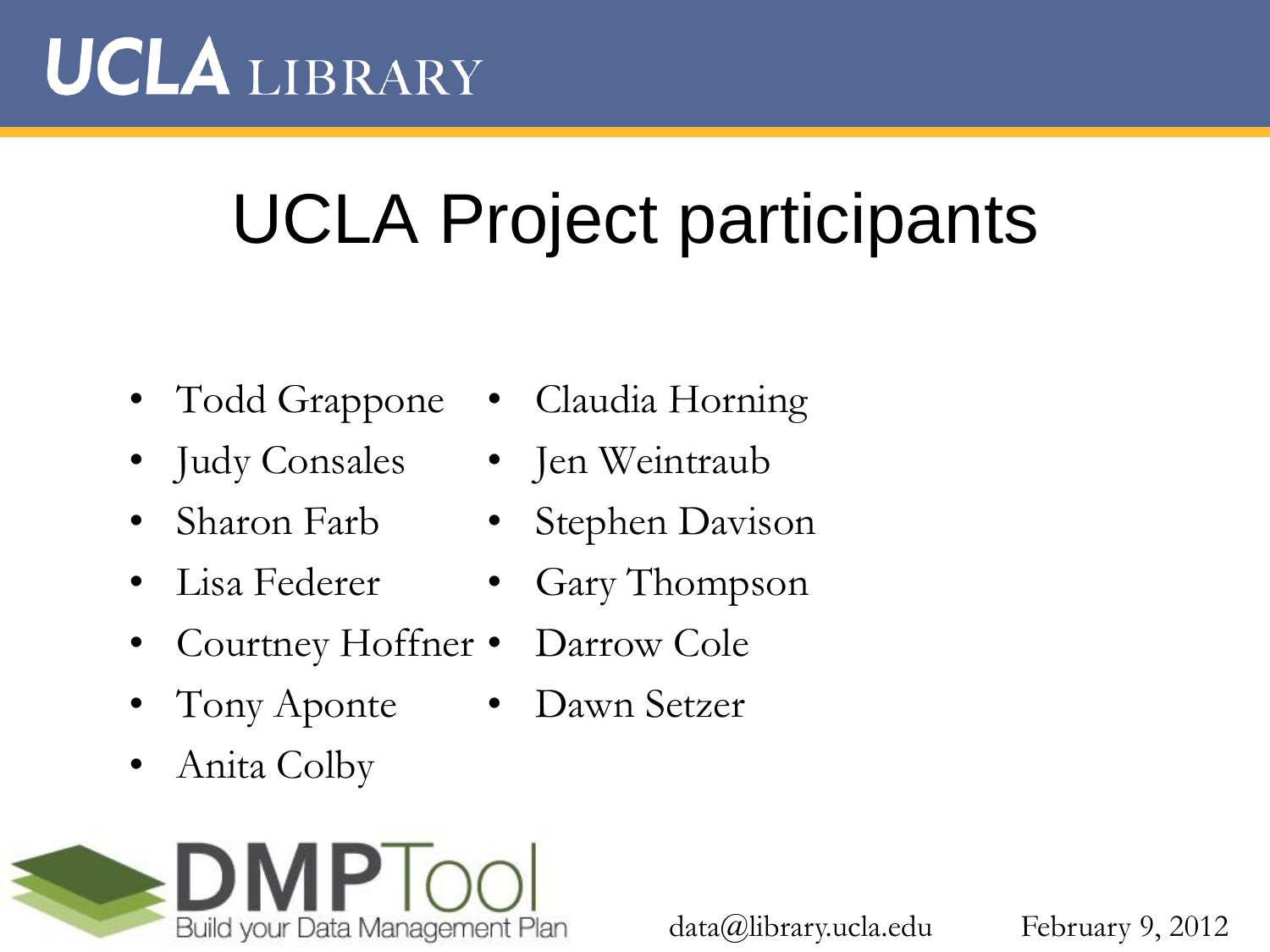### Data Management

this concept refers to the activities in the research lifecycle that involve some aspect of planning, collecting, processing, editing, preparing, documenting, verifying, analyzing, preserving, discovering and repurposing data; a Data Management Plan should articulate how these data activities will be conducted in a research project;

The "WHAT" of e-research data activities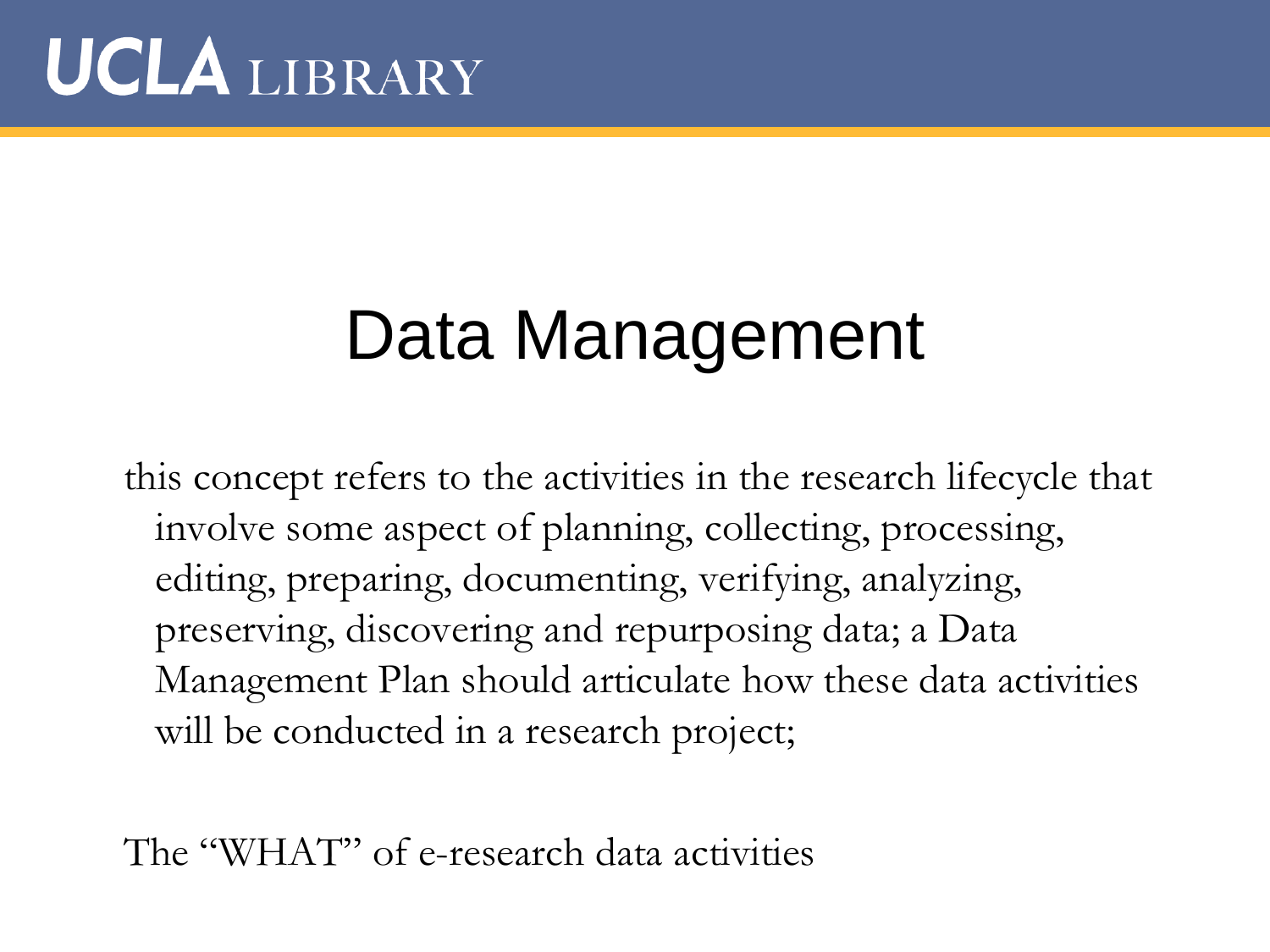### Data Stewardship

this concept refers to the individuals, parties or institutions taking responsibility for data management activities across the research lifecycle; a Data Management Plan should identify the data stewards associated with a research project;

The "WHO" involved in e-research data activities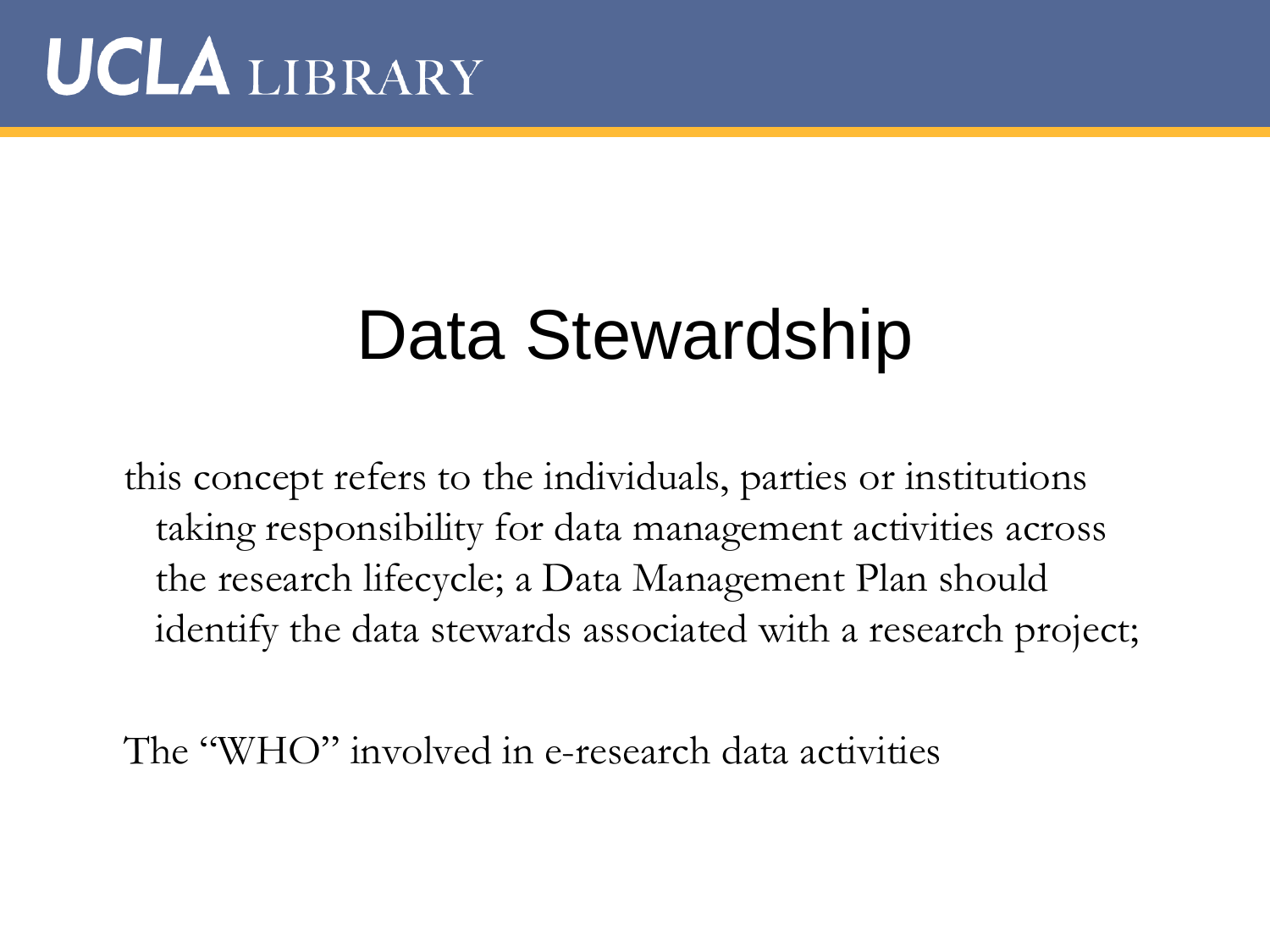### **DMP**Tool for Data Management Plans

- Helps researchers meet requirements of NSF and other U.S. funding agencies.
- Guides researchers through the process of creating a data management plan.
- Is available to everyone.
- Provides additional help for researchers at DMPTool partner institutions – like UCLA.

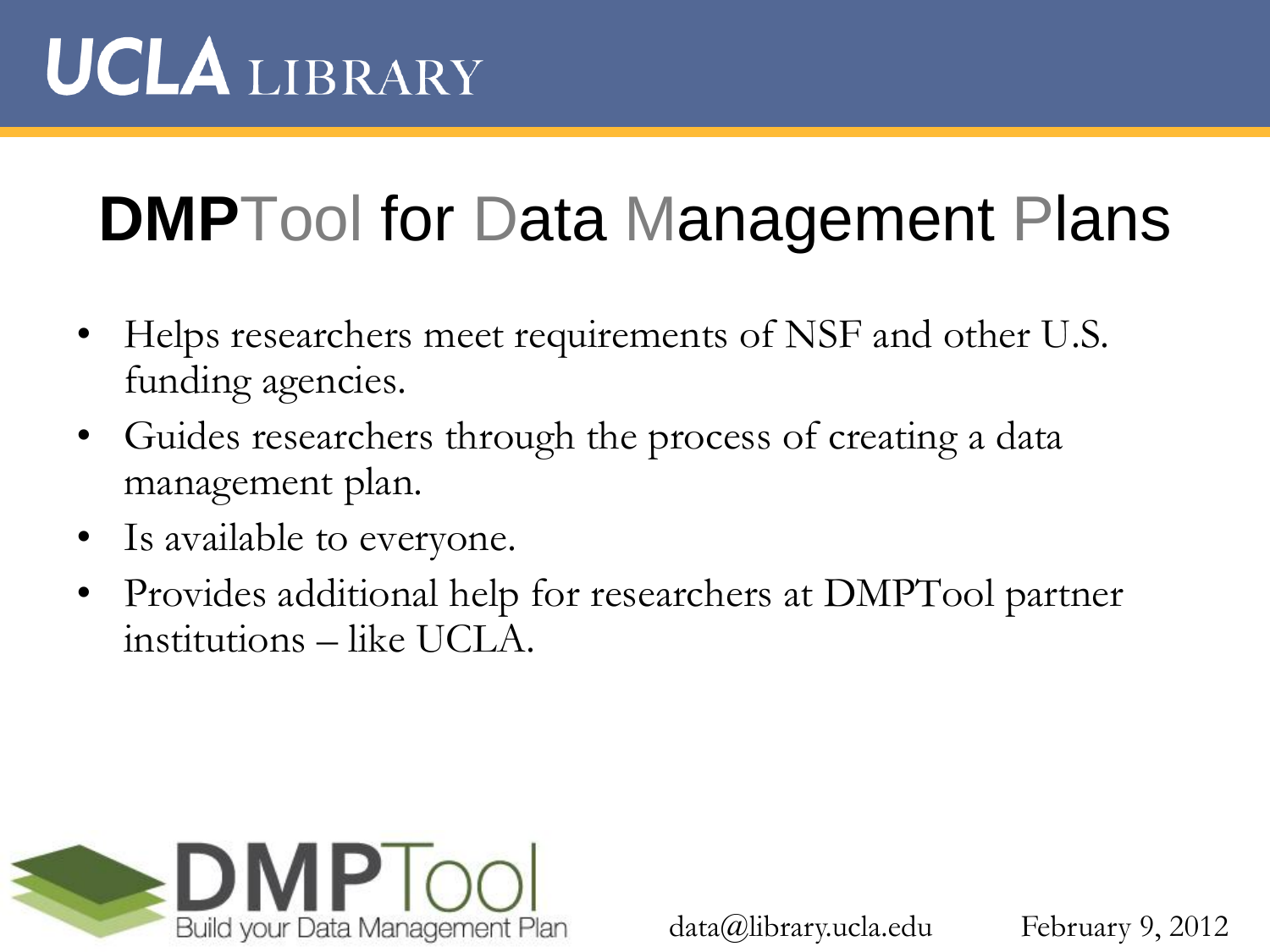# NSF Dissemination and Sharing **Policy**

"Investigators are expected to share with other researchers, at no more than incremental cost and within a reasonable time, the primary data, samples, physical collections and other supporting materials created or gathered in the course of work under NSF grants. Grantees are expected to encourage and facilitate such sharing."

#### [NSF Award & Administration Guide](http://www.nsf.gov/pubs/policydocs/pappguide/nsf11001/aag_6.jsp)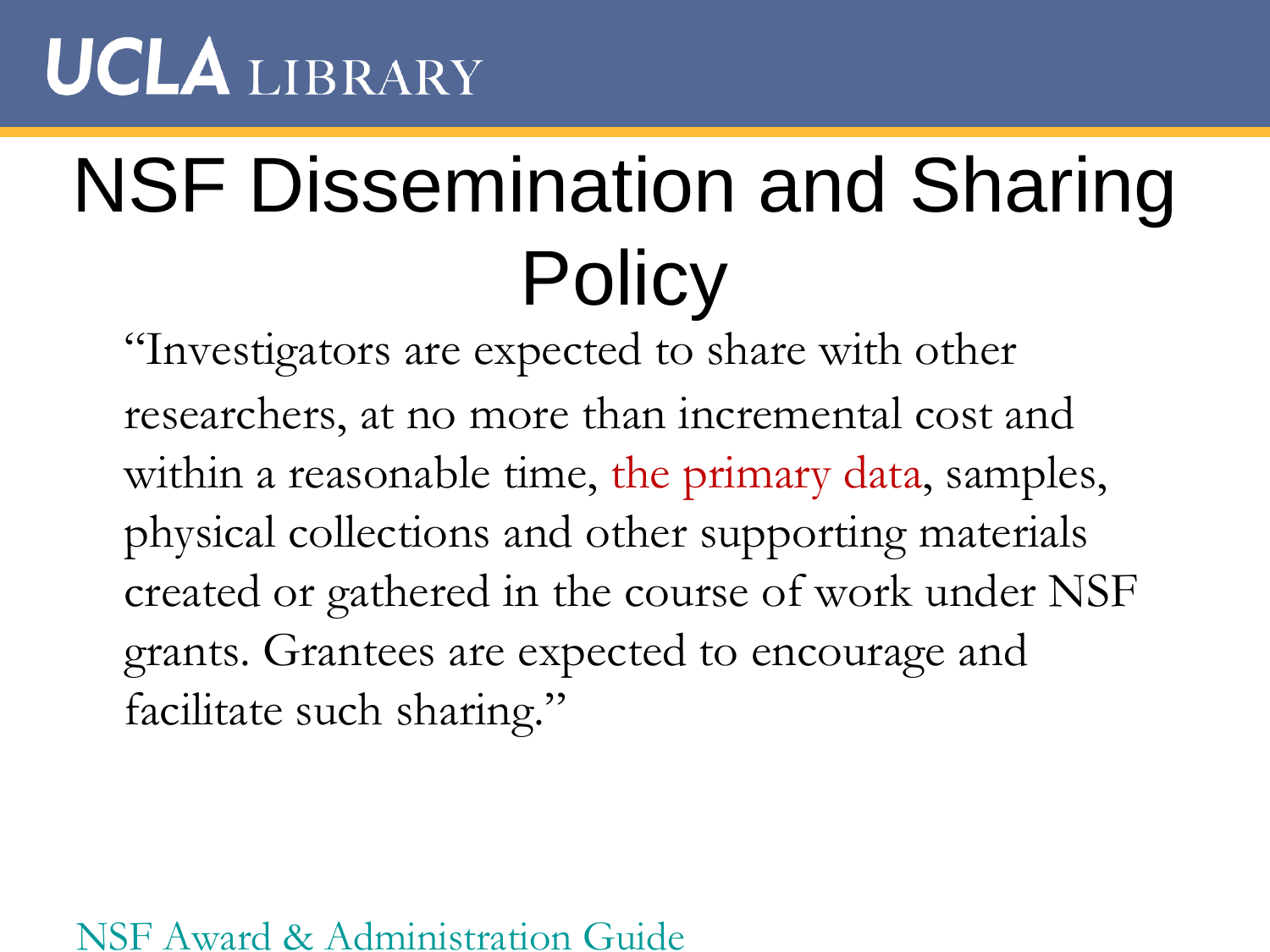# Goals of the **DMP**Tool, I

- To provide researchers a simple way to create a Data Management Plan by giving them information from the funding agency:
	- Questions asked by the agency
	- Any additional explanation or context provided by the agency
	- Links to the agency website for policies, help, guidance

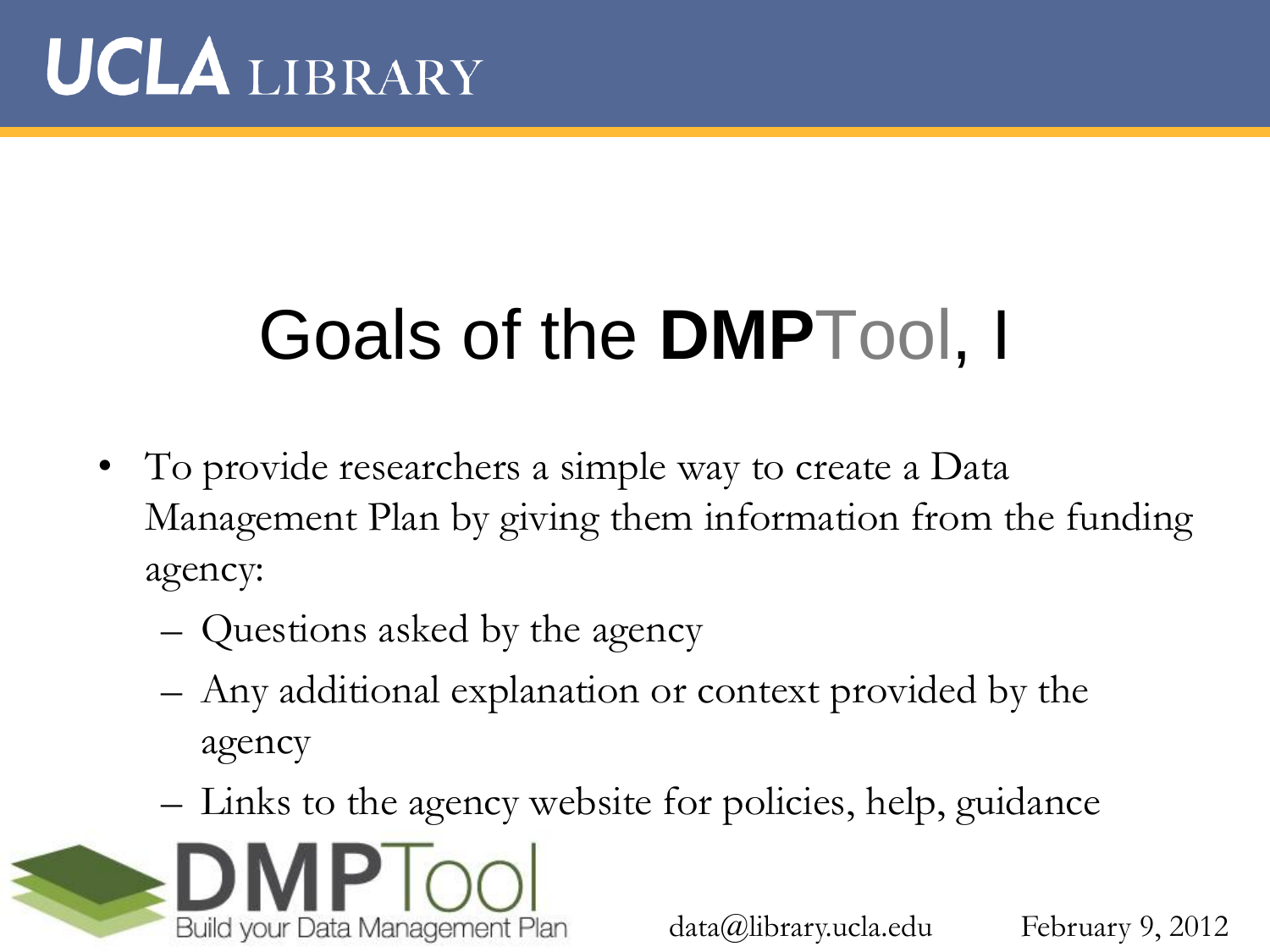## Goals of the **DMP**Tool, II

- To provide researchers with additional information from their local institution:
	- Resources and services to help them manage data
	- Help text for specific questions
	- Suggested answers to questions that they can simply cutand-paste
	- News and events related to data management on their campus

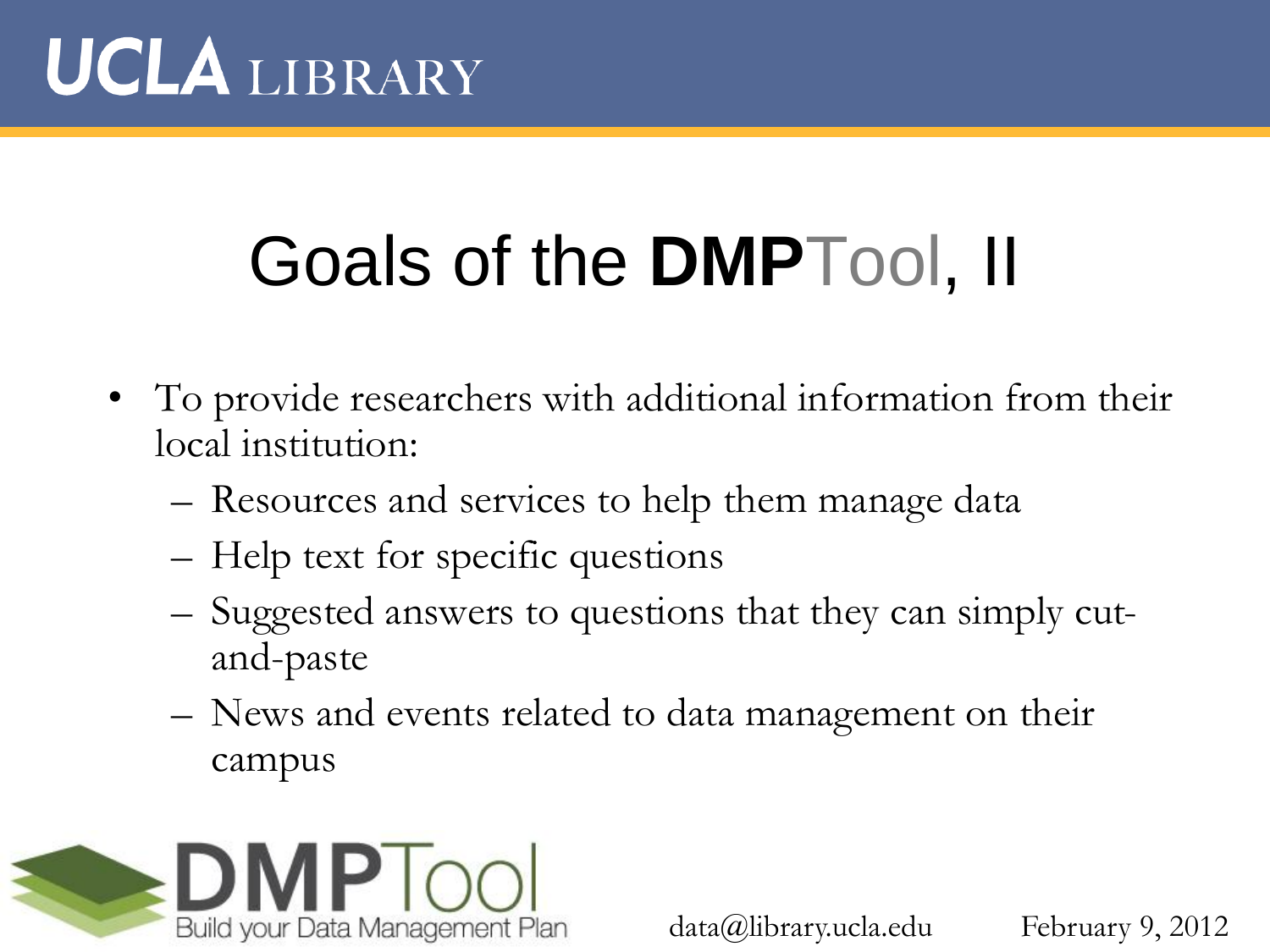**Bookmarks G** General Interest

Data Management Plan Tool | | X | 42

← → C n A https://dmp.cdlib.org



Other bookmarks

- 同

x

Get Started | Login Contact Us

### **DMPTOO**

Guidance and Resources for your Data Management Plan

**My Plans** 

Home



**Funder Requirements** Help  $_{\Psi}$ 



DMPTOOL is a service of the University of California Curation Center of the California Digital Library Copyright @ 2010-2011 The Regents of the University of California Privacy Policy | Terms of Use | Photo Credits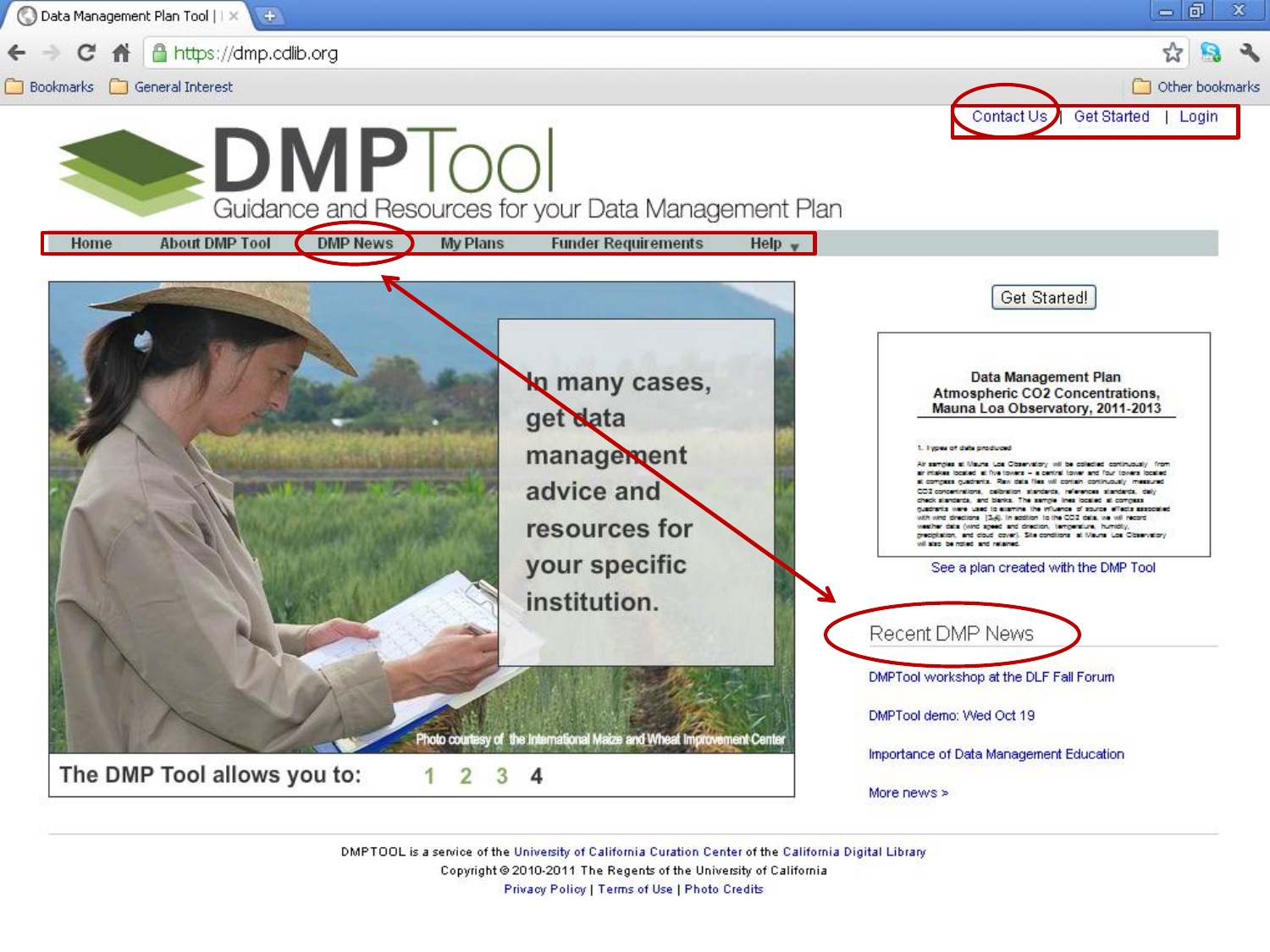Data Management Plan Tool | | X | 4

← → C A A https://dmp.cdlib.org

**Bookmarks G** General Interest

□同 x



Other bookmarks

Contact Us | Get Started | Login

### **DMPTool** Guidance and Resources for your Data Management Plan

Home

**About DMP Tool DMP News**  **My Plans** 

**Funder Requirements** Help  $_{\rm w}$ 



DMPTOOL is a service of the University of California Curation Center of the California Digital Library Copyright @ 2010-2011 The Regents of the University of California Privacy Policy | Terms of Use | Photo Credits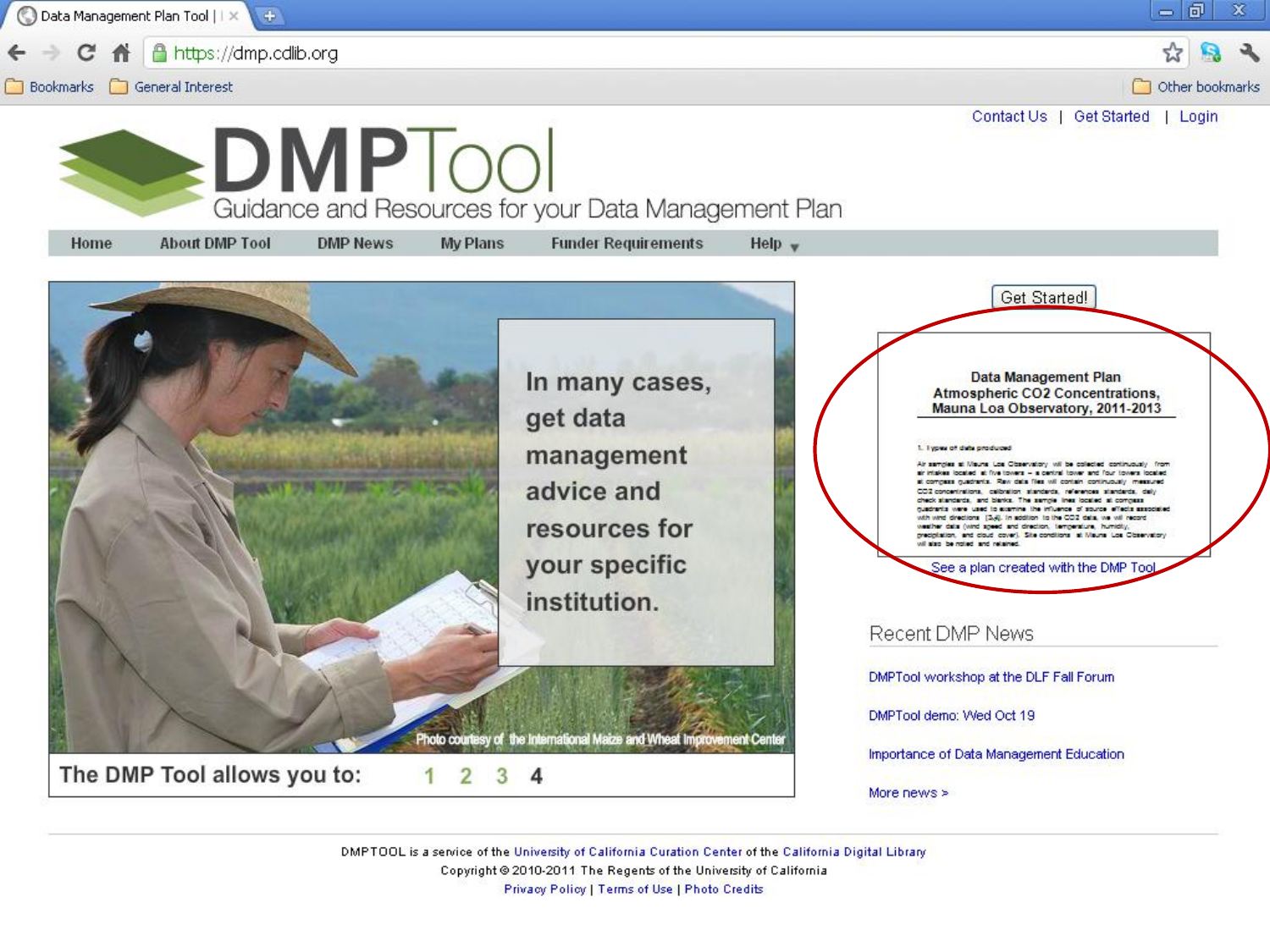C A A https://dmp.cdlib.org



**Bookmarks G** General Interest

Data Management Plan Tool | | X | 42

Contact Us | Get Started | Login

#### **DMPTool** Guidance and Resources for your Data Management Plan **Funder Requirements DMP News** My Plans Help  $_{\rm w}$ Home **About DMP Tool** Get Started! In many cases, Data Management Plan Atmospheric CO2 Concentrations, Mauna Loa Observatory, 2011-2013 get data 1. Types of date produced management Air samples at Mauna Los Observatory will be collected continuously from in intakes located at five towers - a perinal tower and four towers located advice and compass quadrants. Rev data files will contain continuously measured COZ concentrations, calibration standards, references standards, daily check standards, and blanks. The sample lines located at compass guadrants were used to examine the influence of source effects associated with wind directions [3,4]. In addition to the CO2 data, we will necord resources for vesther data (wind speed and direction, temperature, humidity mecinistion, and cloud cover). Site conditions at Mauna Los Observatory wil also be noted and relained. your specific See a plan created with the DMP Tool institution. Recent DMP News DMPTool workshop at the DLF Fall Forum DMPTool demo: Wed Oct 19 Photo courtesy of the International Maize and Wheat Improvement Center Importance of Data Management Education The DMP Tool allows you to: 3  $\overline{2}$  $\overline{4}$ More news >

DMPTOOL is a service of the University of California Curation Center of the California Digital Library

Copyright @ 2010-2011 The Regents of the University of California Privacy Policy | Terms of Use | Tripto Credits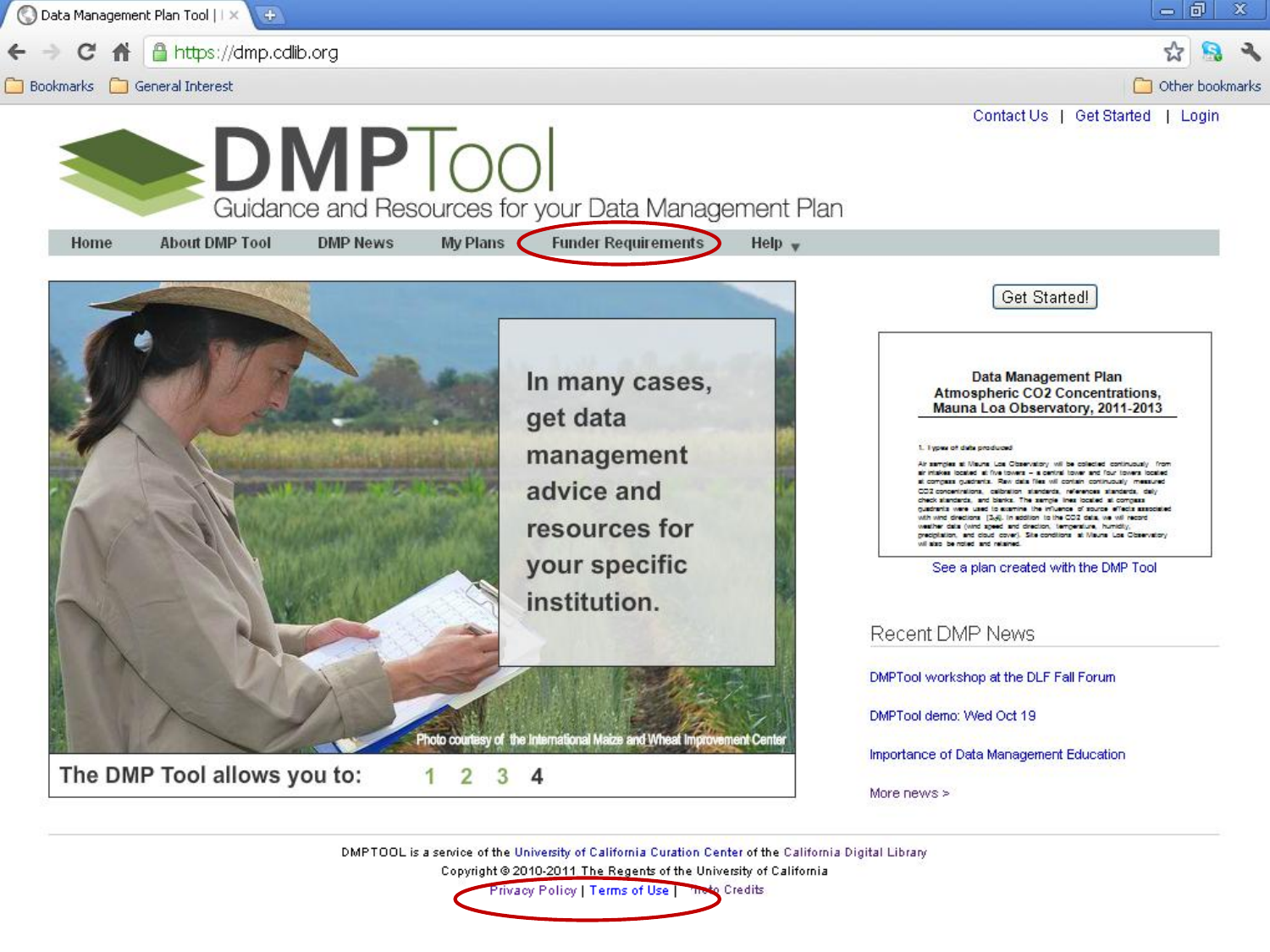

**DMP News** 

Home

**About DMP Tool** 

**My Plans** 

**Funder Requirements** 

Help  $_{\rm w}$ 

**Funder Requirements** 

| <b>Funder</b>                                       | <b>Funder Link</b>   | Sample Plan                          | Funder Requirements<br>Template | Supported in<br><b>DMP Tool</b> |
|-----------------------------------------------------|----------------------|--------------------------------------|---------------------------------|---------------------------------|
| IML S                                               | Guidance             |                                      |                                 |                                 |
| NEH - Office of Digital Humanities                  | Guidelines           |                                      |                                 |                                 |
| <b>NSF - General</b>                                | Grant Proposal Guide | NSF-GEN Sample 1<br>NSF-GEN Sample 2 | Template [RTF]                  | ⊛                               |
| <b>NSF - Astronomical Sciences</b>                  | Advice to Pls        |                                      |                                 |                                 |
| <b>NSF - Atmospheric &amp; Geospace</b><br>Sciences | <b>AGS Advice</b>    |                                      |                                 |                                 |
| <b>NSF - Biological Sciences</b>                    | Information          | NSF-BIO Sample 1<br>NSF-BIO Sample 2 | Template [RTF]                  | ø                               |
| <b>NSF - Chemistry</b>                              | Advice to Pls        |                                      |                                 |                                 |
| <b>NSF - Earth Sciences</b>                         | Guidelines           |                                      | Template [RTF]                  | ⊛                               |
| <b>NSF – Education &amp; Human Resources</b>        | Guidance             |                                      |                                 |                                 |
| <b>NSF – Engineering</b>                            | Guidance             |                                      | Template [RTF]                  | ⊛                               |
| <b>NSF - Materials Research</b>                     | Advice to Pls        |                                      | Template [RTF]                  | ⊛                               |
| <b>NSF - Mathematical Sciences</b>                  | Advice to Pls        |                                      |                                 |                                 |
| NSF - Social, Behavioral & Economic                 | Contents             |                                      | Template [RTF]                  | ⊛                               |
| <b>NSF - Physics</b>                                | Advice to Pls        |                                      | Template [RTF]                  | ⊛                               |

As new Data Management Plan Guidelines become available, they will be added to this page and eventually to the DMPTool.

#### Disclaimer

The sample plans provided here may or may not be associated with successful grant applications. They may contain details not relevant to your specific project. They are provided only to illustrate representative responses.

#### Funder Key

**NSF** = National Science Foundation **NEH** = National Endowment for the Humanities **IMLS** = Institute of Museum and Library **Services** 

#### Additional DMP Tool Help

- DMP Tool Guide

Video Demo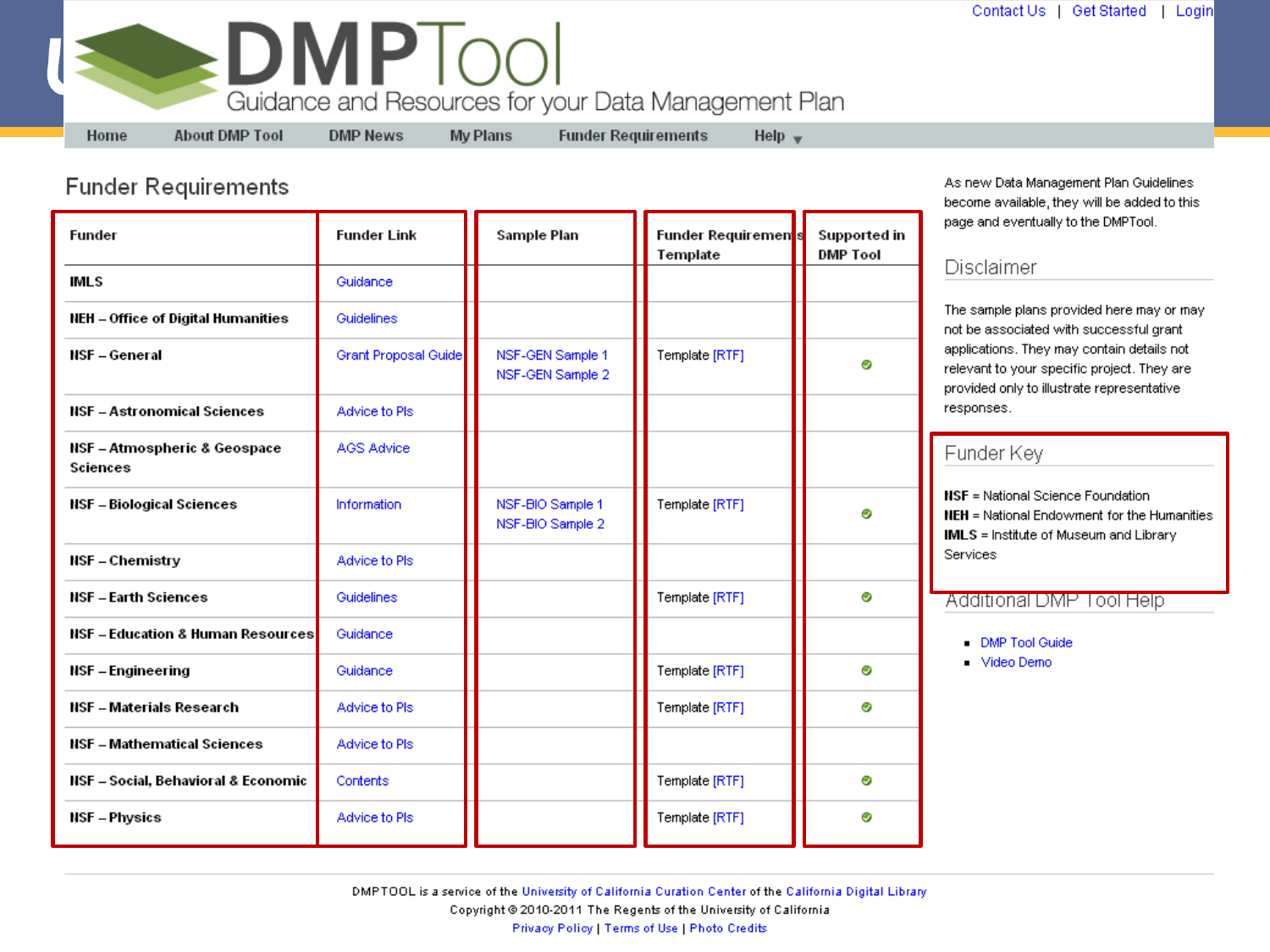Data Management Plan Tool | | X | 42

→ C A A https://dmp.cdlib.org

**Bookmarks G** General Interest

□同 x



Other bookmarks

Contact Us | Get Started | Login

### **DMPTOO** Guidance and Resources for your Data Management Plan

**My Plans** 

Home

**About DMP Tool** 

**DMP News** 

**Funder Requirements** Help  $_{\rm w}$ 



DMPTOOL is a service of the University of California Curation Center of the California Digital Library Copyright @ 2010-2011 The Regents of the University of California Privacy Policy | Terms of Use | Photo Credits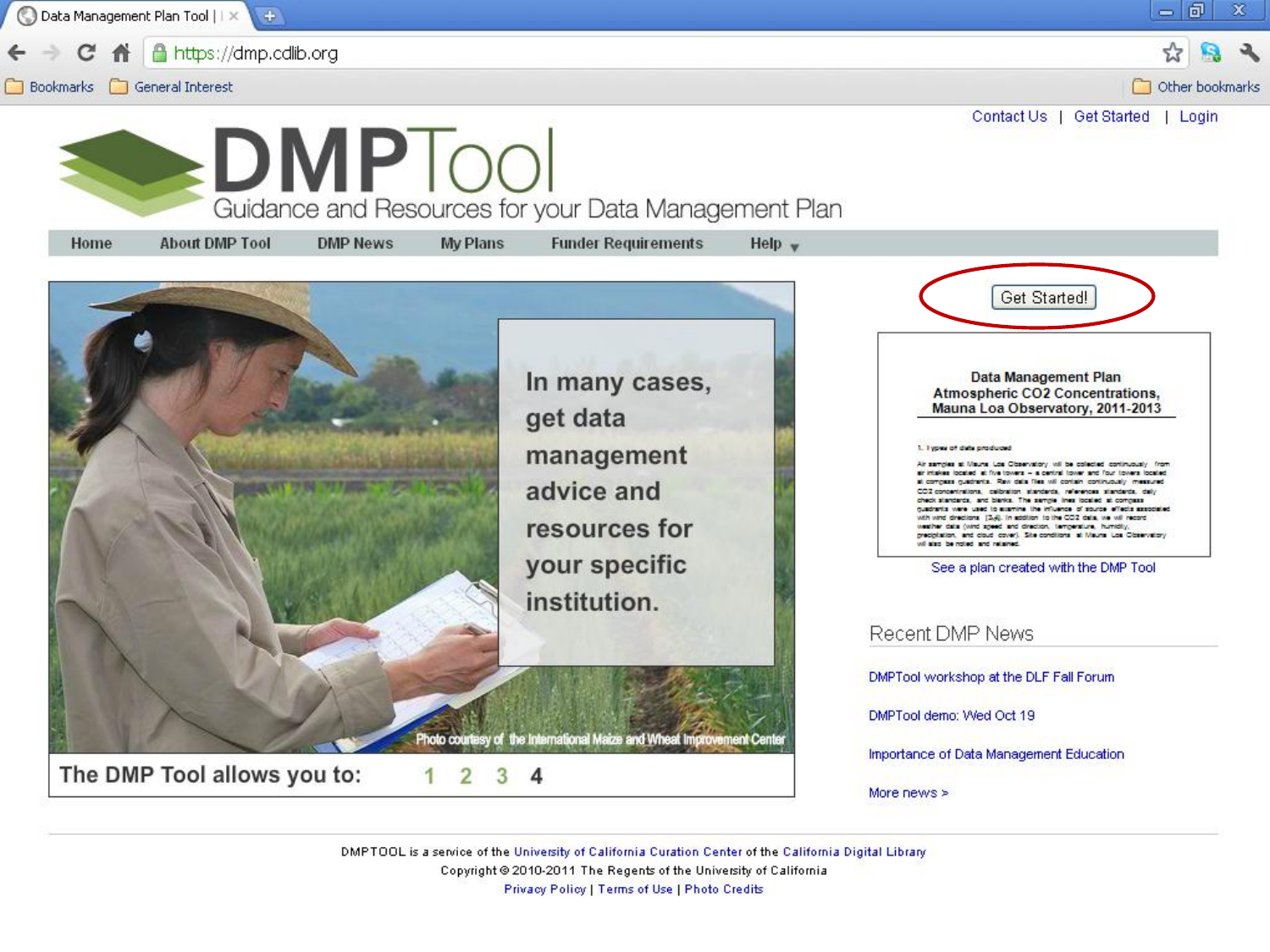◯ Data Management Plan Tool | | X  $\overline{+}$ 

> A https://dmp.cdlib.org/institutional\_login  $\bullet$



 $\mathbf{C}$ 

O

⇔∣@∣  $\boldsymbol{\mathsf{x}}$ 



Contact Us | Get Started | Login

#### **DMPTool** Guidance and Resources for your Data Management Plan **My Plans About DMP Tool DMP News Funder Requirements** Home Help  $_{\rm w}$

#### **Get Started**

| Login                                                                                                                                   |
|-----------------------------------------------------------------------------------------------------------------------------------------|
| If your institution is listed below the DMP tool will provide links to local data<br>management resources and support available to you. |
| If you're using the DMP tool for the first time you'll be prompted to provide some                                                      |
| ---- Select Your Institution ----                                                                                                       |
| G٥                                                                                                                                      |
|                                                                                                                                         |

#### Anyone can use the DMP Tool

Don't see your organization in the list? You can still use the DMP Tool... just select "None of the above" and you'll be able to create an account or login.

DMPTOOL is a service of the University of California Curation Center of the California Digital Library Copyright @ 2010-2011 The Regents of the University of California Privacy Policy | Terms of Use | Photo Credits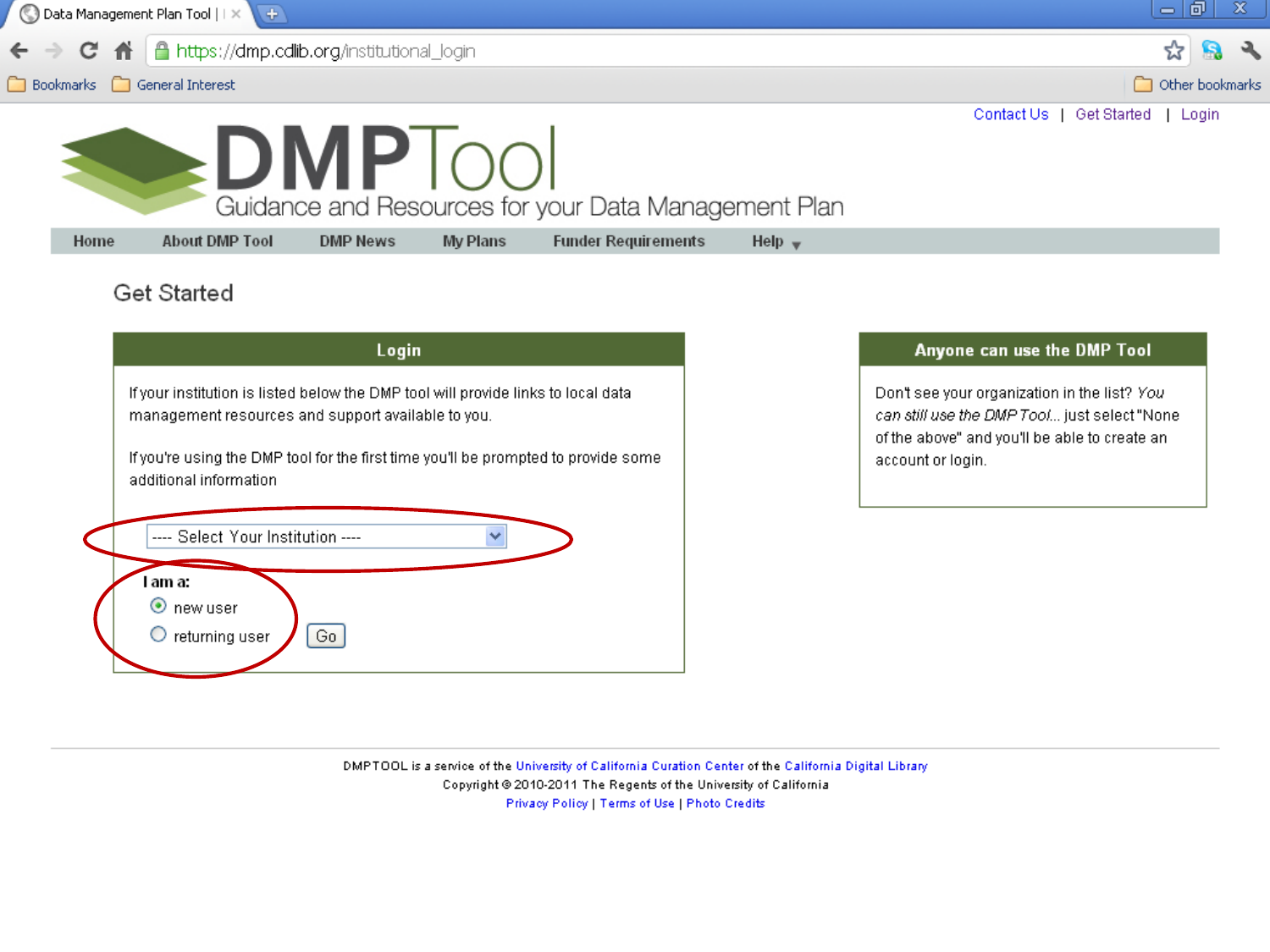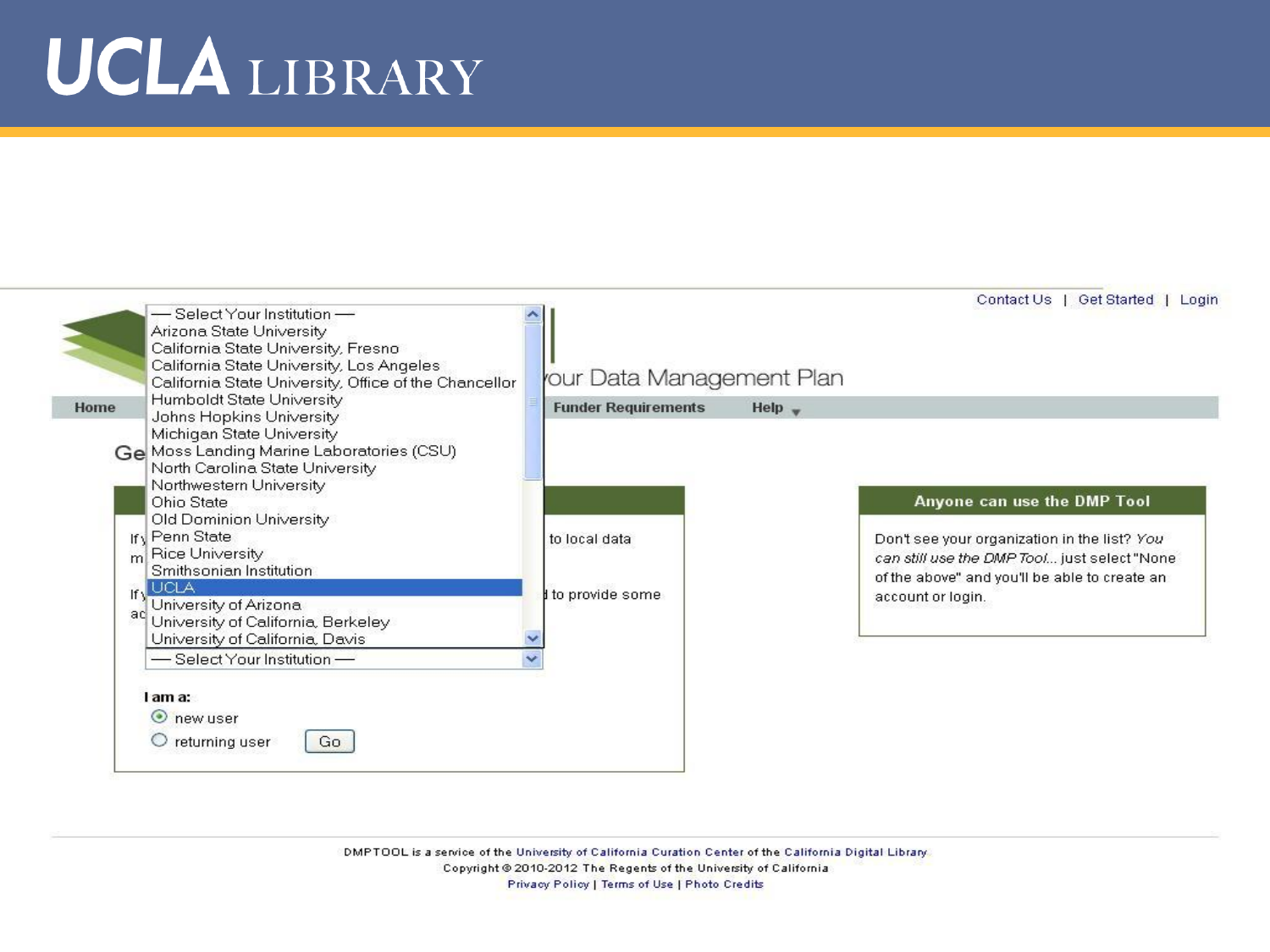

#### Create a DMPTool account

| * First name            |                       |                   |
|-------------------------|-----------------------|-------------------|
| * Last name             |                       |                   |
| * Username              |                       |                   |
| * Password              |                       |                   |
| * Repeat Password       |                       |                   |
| * Email                 |                       |                   |
| <b>Institution UCLA</b> |                       |                   |
|                         | <b>Create Account</b> | <b>Reset Form</b> |

\* indicates a required item.

DMPTOOL is a service of the University of California Curation Center of the California Digital Library Copyright @ 2010-2012 The Regents of the University of California Privacy Policy | Terms of Use | Photo Credits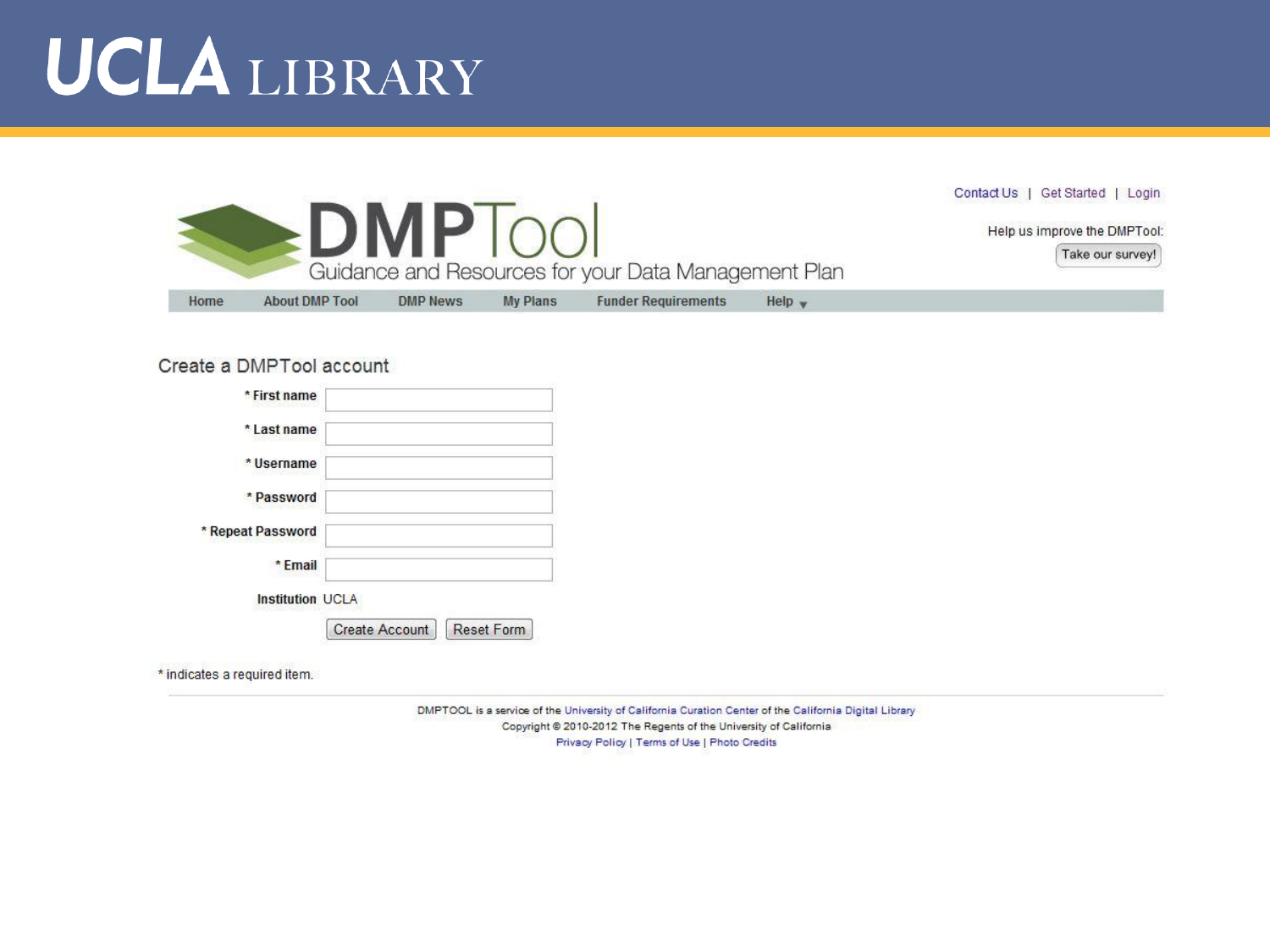### Add local information

- Help text, Links to resources and services, Suggested answers, Contact information
- Information can be added at various levels for researchers at UCLA:
	- All data management plans
	- All data management from a particular funding agency, e.g.. NSF Biological Sciences Directorate
	- A particular question within a data management plan

<https://bitbucket.org/dmptool/main/wiki/Documentation>

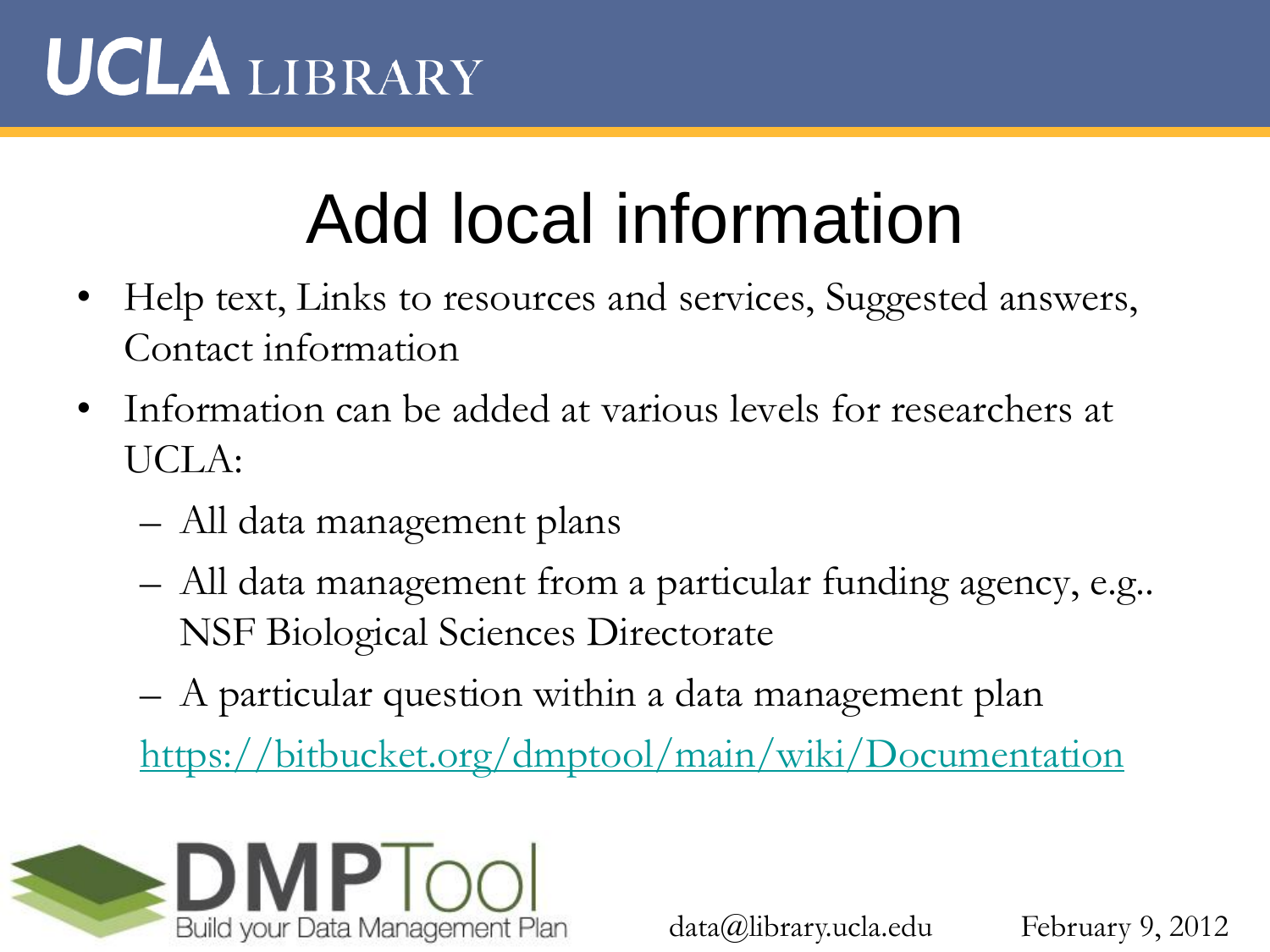### Questions?

- Contact us at  $data(a)$ library.ucla.edu to participate
- Important links:
	- Funder Templates:

<https://bitbucket.org/dmptool/main/wiki/Documentation>

– DMPTool Blog:

<http://blogs.library.ucla.edu/dmptool>